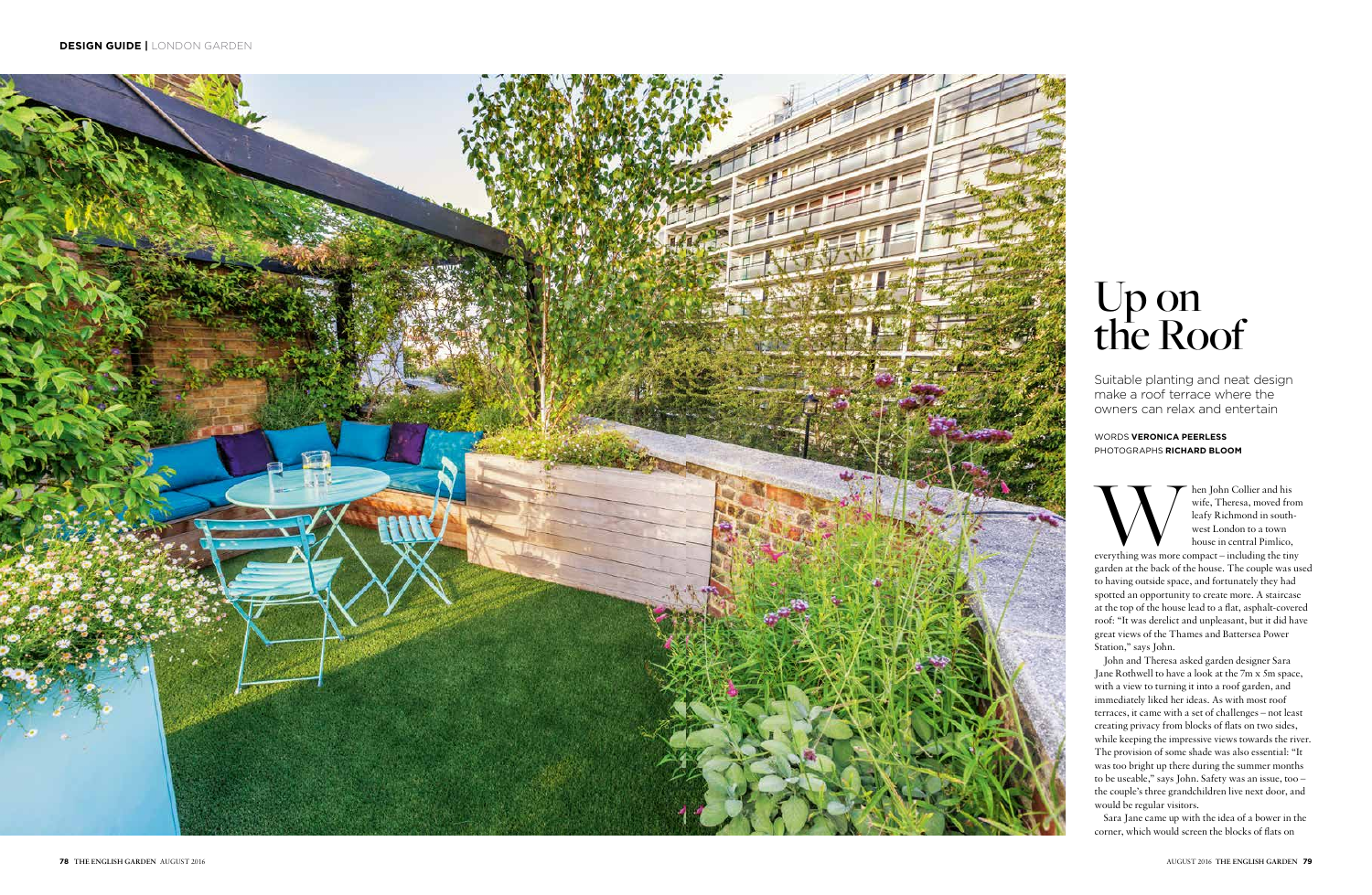two sides but still give beautiful views to the south. She looked into the idea of a retractable blind to provide shade, but decided to go for tension wires that climbers could scramble over, providing shade.

Sara Jane sent her plans to a structural engineer for approval – something she does for all roof terraces. The roof was already watertight thanks to work done by the previous owners, but the large planter in the centre needed to support one of the pergola posts, was deemed too heavy. Half of it is now filled with polystyrene and lightweight hydroleca clay pebbles.

**Above left** Scented jasmine (*Jasminum officinalis*) winds its way across the bower on steel tension wires. **Above** Colourful penstemons are robust enough for the roof garden's exposed conditions. **Below right** Planters of bamboo are ideal for screening the garden from neighbouring flats. **Below** John Collier makes the most of the<br>new roof terrace.





Sara Jane wanted to make the space feel like a garden, not a roof terrace. "You can't get away from all the hard landscaping that surrounds a roof terrace, so I try to make the planting as soft as possible, like an English garden," she explains. She used a limited colour palette of blues, purples

and magenta, with robust plants that could cope with the exposed conditions, such as lavenders, *Penstemon*, hardy geraniums and grasses, as well as evergreens such as bamboo and climbers. To cover the entire area with decking would have been a little unforgiving and not very garden-like, so Sara Jane suggested an artificial lawn, which John describes as one of the great successes in the garden.

The garden was built during the winter of 2013. "The landscapers were working in every possible weather – snow, hail, rain, scorching sun," says

**Garden design** by Sara Jane Rothwell. Tel: 079761 55282; londongardendesigner.com

**Garden** built and materials supplied by Belderbos. Tel: 020 8940 2832; belderbos.co.uk

**Planter** from Euro Planters (powder coated in turquoise). Tel: 01614 260207; europlanters.com

**Table and chairs** bistro set from Emu. Tel: 020 7692 4001; madeindesign.co.uk

**n** Outdoor fabric from Sunbrella: sunbrella.com

**Artificial grass** from the Easi-Mayfair range, supplied by Easigrass. Tel: 020 8843 4180; easigrass.com

incorporated into the comfortable bench that runs around two sides



of the bower. **Right** Contemporary planters hold plants that are typical of English gardens, including lavender and geraniums.





brought everything up on a pulley; nothing had to come through the house." John describes the garden as being of low maintenance – not that he minds pottering about in it, but as he is retired, a garden that demands little attention means that he can frequently be away from home. "I wanted something we could leave for two or three weeks without any maintenance while we were away."

"We probably use the garden more for relaxing than entertaining, but when we have visitors from overseas or outside of London, they are intrigued by the view," says John. "It is glorious up there."

Sara Jane is satisfied with how the garden on the roof has turned out, too. "I'm really pleased with how the climbers have enclosed the pergola. For a tiny space, it looks larger than it did before. I am always trying to convince clients that a large lawn doesn't necessarily make space look bigger – it is adding other elements that gives a garden scale."

### FACT FILE